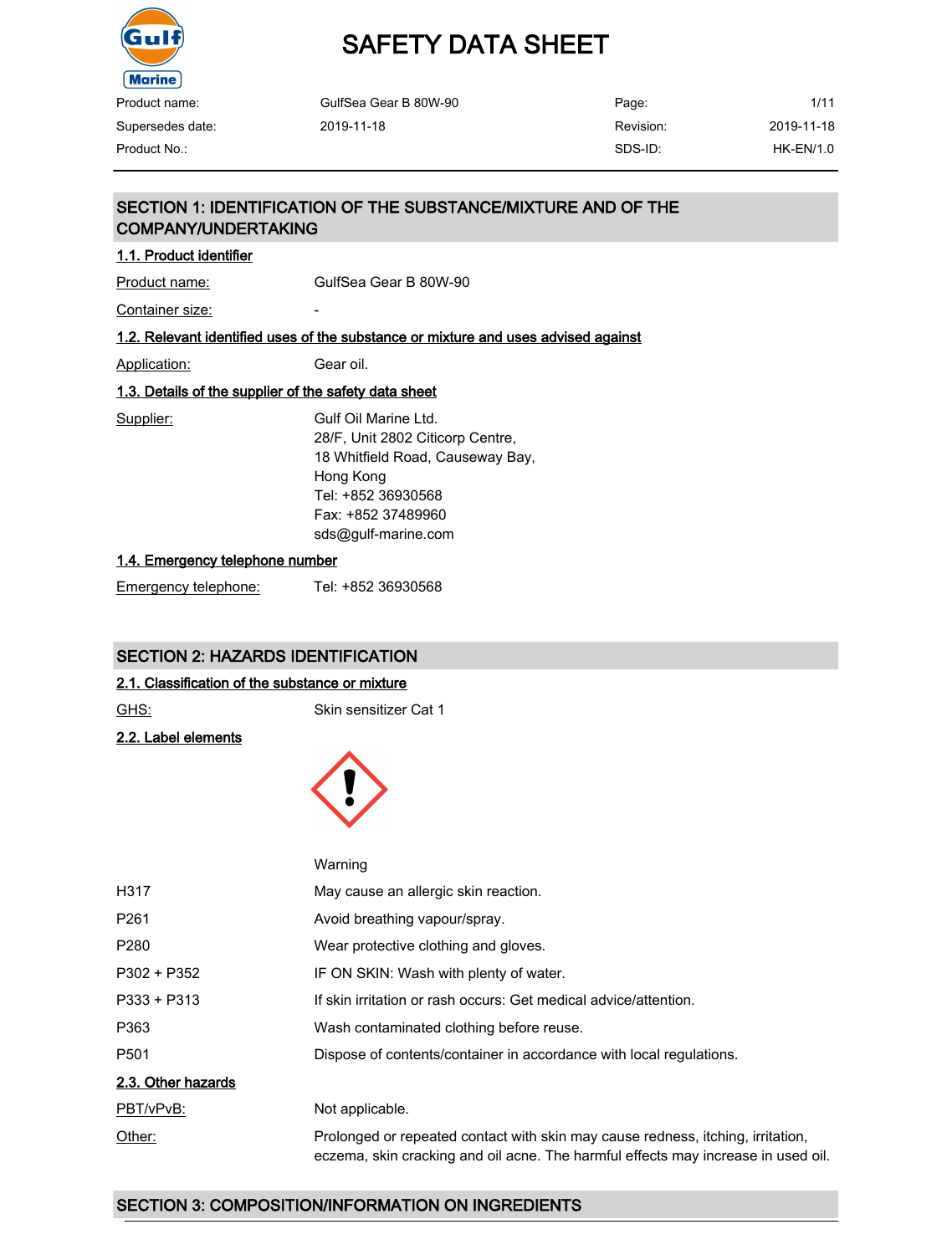

| Product name:    | GulfSea Gear B 80W-90 | Page:     | 2/11       |
|------------------|-----------------------|-----------|------------|
| Supersedes date: | 2019-11-18            | Revision: | 2019-11-18 |
| Product No.:     |                       | SDS-ID:   | HK-EN/1.0  |

#### 3.2. Mixtures

#### GHS:

| $\frac{9}{6}$ : | CAS-No.:   | EC No.:   | REACH Reg.<br>No:                                                    | Chemical name:                                                                                                                                               | Hazard classification:                                                                                                                                       | Notes:     |
|-----------------|------------|-----------|----------------------------------------------------------------------|--------------------------------------------------------------------------------------------------------------------------------------------------------------|--------------------------------------------------------------------------------------------------------------------------------------------------------------|------------|
| $25 - 50$       | 64742-65-0 | 265-169-7 |                                                                      | Distillates (petroleum),<br>solvent-dewaxed heavy<br>paraffinic; Baseoil-unspecified                                                                         |                                                                                                                                                              | L          |
| 25-50           | 64742-62-7 | 265-166-0 |                                                                      | Residual oils (petroleum),<br>solvent-dewaxed; Baseoil-<br>unspecified                                                                                       |                                                                                                                                                              | L          |
| $1 - 2$         |            | 931-384-6 |                                                                      | Reaction products of bis(2-<br>methylpentan-2-<br>yl) dithiophosphoric acid with<br>phosphorus oxid,<br>propylenoxide and amines,<br>C12-14 alkyl (branched) | Acute Tox. 4; H302<br>Eye Dam. 1; H318<br>Skin Sens. 1;H317<br>Aquatic Chronic 2;H411                                                                        | <b>SCL</b> |
| $0.3 - 1$       | 112-90-3   | 204-015-5 |                                                                      | (Z)-Octadec-9-enylamine                                                                                                                                      | Acute Tox. 4; H302<br>Asp. Tox. 1; H304<br><b>STOT SE 3:H335</b><br>STOT RE 2;H373G<br>Skin Corr. 1B;H314<br>Aquatic Acute 1;H400<br>Aquatic Chronic 1, H410 |            |
| Notes:          |            |           | L: DMSO < $3\%$ (IP 346)<br><b>SCL: Specific Concentration Limit</b> |                                                                                                                                                              |                                                                                                                                                              |            |
| Reference:      |            |           |                                                                      | The full text for all hazard statements is displayed in section 16.                                                                                          |                                                                                                                                                              |            |

### SECTION 4: FIRST AID MEASURES

### 4.1. Description of first aid measures

| Inhalation:       | Move into fresh air and keep at rest. In case of persistent throat irritation or<br>coughing: Seek medical attention and bring these instructions.                                                       |
|-------------------|----------------------------------------------------------------------------------------------------------------------------------------------------------------------------------------------------------|
| Skin contact:     | Remove contaminated clothing. Wash skin thoroughly with soap and water. Get<br>medical attention if any discomfort continues.                                                                            |
| Eye contact:      | Immediately flush with plenty of water for up to 15 minutes. Remove any contact<br>lenses and open eyelids widely. If irritation persists: Seek medical attention and<br>bring along these instructions. |
| Ingestion:        | Rinse mouth with water. Drink 1-2 glasses of water. Do not induce vomiting. Get<br>medical attention.                                                                                                    |
|                   | 4.2. Most important symptoms and effects, both acute and delayed                                                                                                                                         |
| Symptoms/effects: | Defatting, drying and cracking of skin.                                                                                                                                                                  |

#### 4.3. Indication of any immediate medical attention and special treatment needed

Medical attention/treatments: Treat symptomatically. If swallowed, especially in large quantities: Get medical attention.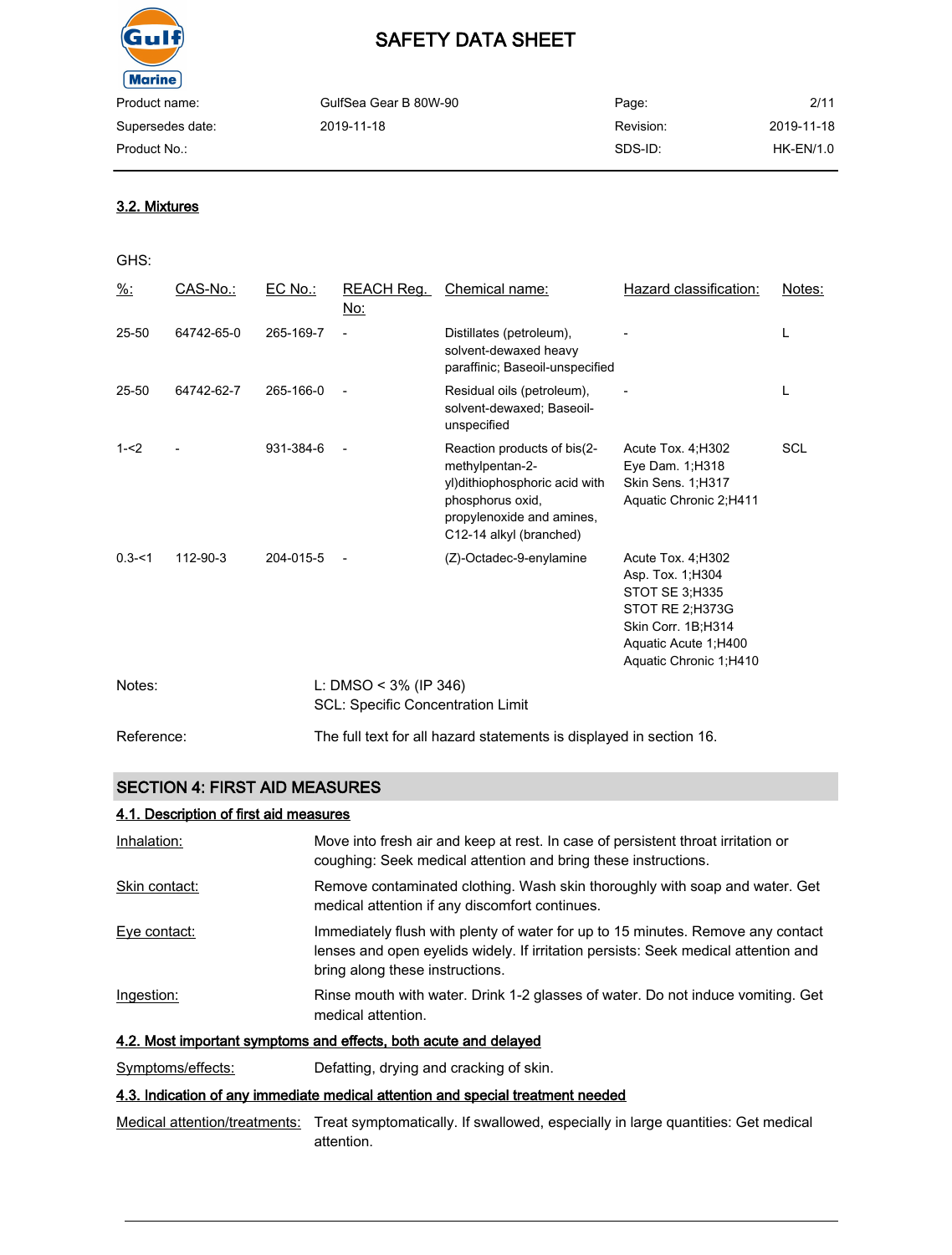

| Product name:    | GulfSea Gear B 80W-90 | Page:     | 3/11       |
|------------------|-----------------------|-----------|------------|
| Supersedes date: | 2019-11-18            | Revision: | 2019-11-18 |
| Product No.:     |                       | SDS-ID:   | HK-EN/1.0  |

#### SECTION 5: FIREFIGHTING MEASURES

### 5.1. Extinguishing media

| Extinguishing media:                                       | Extinguish with foam, carbon dioxide, dry powder or water fog. Cool containers<br>exposed to heat with water spray and remove container, if no risk is involved. |  |
|------------------------------------------------------------|------------------------------------------------------------------------------------------------------------------------------------------------------------------|--|
|                                                            | Do not use water jet as an extinguisher, as this will spread the fire.                                                                                           |  |
| 5.2. Special hazards arising from the substance or mixture |                                                                                                                                                                  |  |
| Specific hazards:                                          | When heated and in case of fire, harmful vapours/gases may be formed. Fire in<br>closed areas should only be extinguished by trained personnel.                  |  |
| 5.3. Advice for firefighters                               |                                                                                                                                                                  |  |
| Protective equipment for fire-<br>fighters:                | Evacuate personnel from immediate vicinity. Wear self-contained breathing<br>apparatus and full personal protection.                                             |  |

## SECTION 6: ACCIDENTAL RELEASE MEASURES

#### 6.1. Personal precautions, protective equipment and emergency procedures

| Personal precautions:                                     | If leakage cannot be stopped, evacuate area. Mark the spillage. Avoid inhalation<br>of oil mist and contact with skin and eyes. Keep public away from danger area. In<br>case of spills, beware of slippery floors and surfaces. |
|-----------------------------------------------------------|----------------------------------------------------------------------------------------------------------------------------------------------------------------------------------------------------------------------------------|
| Protective equipment:                                     | Put on protective equipment before entering danger area.                                                                                                                                                                         |
| 6.2. Environmental precautions                            |                                                                                                                                                                                                                                  |
| Environmental<br>precautions:                             | Prevent spillage entering a watercourse or sewer, contaminating soil or<br>vegetation. If this is not possible notify police and appropriate authorities<br>immediately.                                                         |
| 6.3. Methods and material for containment and cleaning up |                                                                                                                                                                                                                                  |
| Methods for cleaning up:                                  | Stop leak if possible without risk. Soak up with inert absorbent material.<br>Large Spillages: Stop leak if possible without risk. Dam and absorb spillages with<br>sand, earth or other non-combustible material.               |
| 6.4 Peferange to ether coefione                           |                                                                                                                                                                                                                                  |

#### 6.4. Reference to other sections

Reference: For personal protection, see section 8. For waste disposal, see section 13.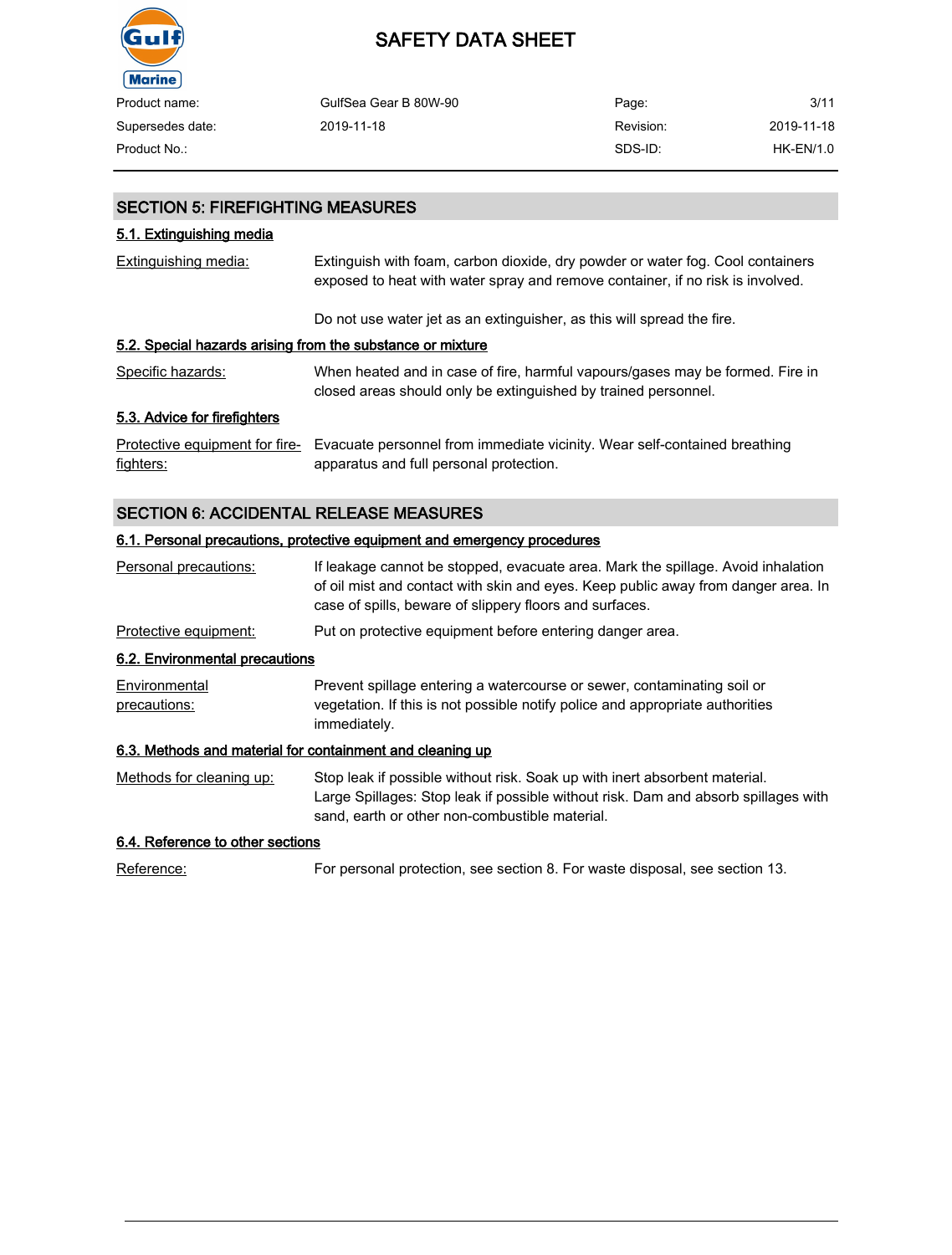

| Product name:    | GulfSea Gear B 80W-90 | Page:     | 4/11       |
|------------------|-----------------------|-----------|------------|
| Supersedes date: | 2019-11-18            | Revision: | 2019-11-18 |
| Product No.:     |                       | SDS-ID:   | HK-EN/1.0  |

### SECTION 7: HANDLING AND STORAGE

## 7.1. Precautions for safe handling

| Safe handling advice:                   | Observe good chemical hygiene practices. Avoid inhalation of oil mist and<br>contact with skin and eyes. Avoid prolonged and repeated contact with oil,<br>particularly used oil. Wash hands before breaks and before smoking, eating or<br>drinking.                                                          |
|-----------------------------------------|----------------------------------------------------------------------------------------------------------------------------------------------------------------------------------------------------------------------------------------------------------------------------------------------------------------|
| Technical measures:                     | Use work methods which minimise oil mist production. Do not smoke or use open<br>fire or other sources of ignition.                                                                                                                                                                                            |
| Technical precautions:                  | When working with heated oil, mechanical ventilation may be required.                                                                                                                                                                                                                                          |
|                                         | 7.2. Conditions for safe storage, including any incompatibilities                                                                                                                                                                                                                                              |
| Technical measures for safe<br>storage: | Store in tightly closed original container in a well-ventilated place. Containers,<br>which are opened, must be carefully resealed and kept upright to prevent<br>leakage. Ensure that the container is undamaged and has a proper label. Use<br>appropriate containment to avoid environmental contamination. |
| Storage conditions:                     | Store in tightly closed original container in a well-ventilated place. Protect from<br>heat and direct sunlight.                                                                                                                                                                                               |
| 7.3. Specific end use(s)                |                                                                                                                                                                                                                                                                                                                |
| Specific use(s):                        | Lubricant.                                                                                                                                                                                                                                                                                                     |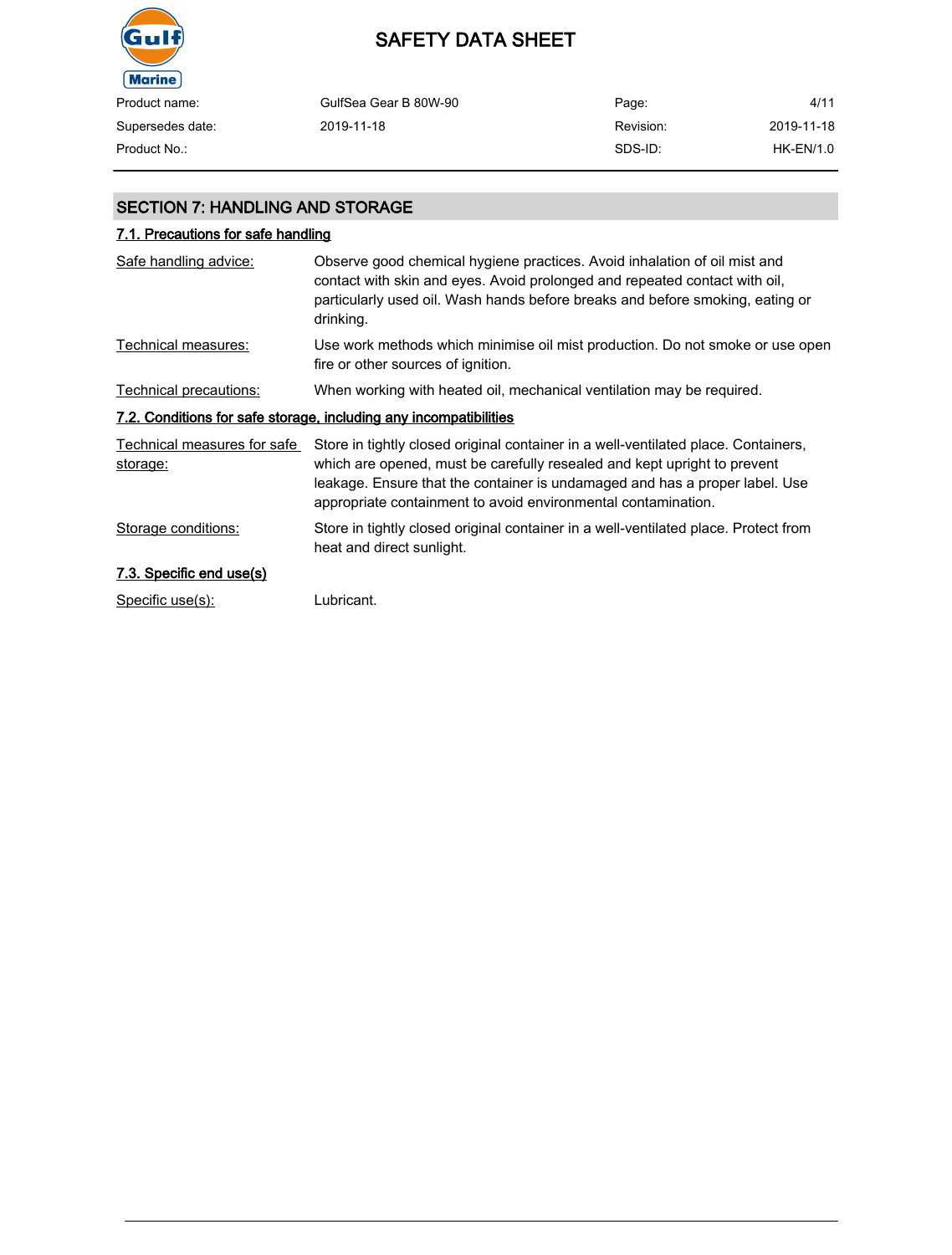

| Product name:    | GulfSea Gear B 80W-90 | Page:     | 5/11        |
|------------------|-----------------------|-----------|-------------|
| Supersedes date: | 2019-11-18            | Revision: | 2019-11-18  |
| Product No.:     |                       | SDS-ID:   | $HK-EN/1.0$ |

### SECTION 8: EXPOSURE CONTROLS/PERSONAL PROTECTION

### 8.1. Control parameters

Occupational exposure limits:

| CAS-No.:   | Chemical name:     | <u>As:</u>                                   | Exposure limits:    | Type:               | Notes:         | References: |
|------------|--------------------|----------------------------------------------|---------------------|---------------------|----------------|-------------|
| -          | Oil mist, -mineral | $\overline{\phantom{a}}$                     | $5 \,$ mg/m $3 \,$  | PEL (Long<br>Term)  |                |             |
|            |                    | $\overline{\phantom{a}}$                     | $10 \text{ mg/m}$ 3 | PEL (Short<br>Term) | $\overline{a}$ |             |
| DNEL/PNEC: |                    | DNEL: Not available.<br>PNEC: Not available. |                     |                     |                |             |

#### 8.2. Exposure controls

| <b>Engineering measures:</b> | Provide adequate ventilation. Observe Occupational Exposure Limits and<br>minimize the risk of inhalation of vapours and oil mist.                                                                                                                                                                                                                            |
|------------------------------|---------------------------------------------------------------------------------------------------------------------------------------------------------------------------------------------------------------------------------------------------------------------------------------------------------------------------------------------------------------|
| Respiratory equipment:       | In case of inadequate ventilation use suitable respirator. Use respiratory<br>equipment with gas filter, type A1. If the product is heated under manual<br>handling, use suitable mask with filter A1P2 or A2P2.                                                                                                                                              |
| Hand protection:             | Nitrile gloves are recommended. If signs of wear and tear are noticed then the<br>gloves should be replaced. The most suitable glove must be chosen in<br>collaboration with the gloves supplier, who can inform about the breakthrough<br>time of the glove material.                                                                                        |
| Eye protection:              | Wear approved, tight fitting safety glasses where splashing is probable.                                                                                                                                                                                                                                                                                      |
| Skin protection:             | Wear appropriate clothing to prevent repeated or prolonged skin contact.                                                                                                                                                                                                                                                                                      |
| Hygiene measures:            | Wash hands after handling. Observe good chemical hygiene practices. Wash<br>contaminated clothing before reuse. When using do not eat, drink or smoke.<br>Always remove oil with soap and water or skin cleaning agent, never use<br>organic solvents. Do not use oil-contaminated clothing or shoes, and do not<br>put rags moistened with oil into pockets. |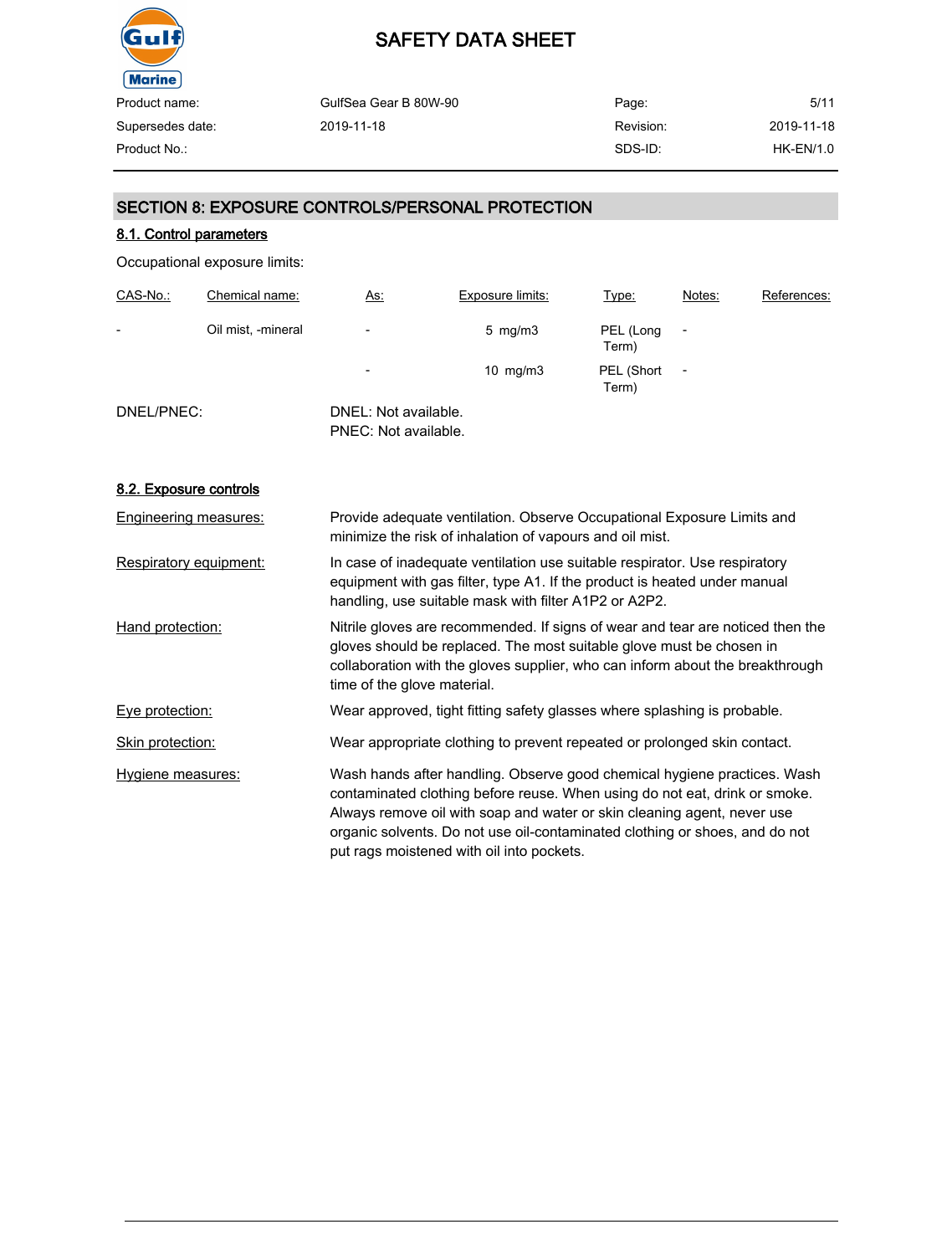

Product name: Supersedes date:

| Product name:    | GulfSea Gear B 80W-90 | Page:     | 6/11       |
|------------------|-----------------------|-----------|------------|
| Supersedes date: | 2019-11-18            | Revision: | 2019-11-18 |
| Product No.:     |                       | SDS-ID:   | HK-EN/1.0  |

## SECTION 9: PHYSICAL AND CHEMICAL PROPERTIES

## 9.1. Information on basic physical and chemical properties

| Appearance:                                        | Oily liquid                                          |
|----------------------------------------------------|------------------------------------------------------|
| Colour:                                            | Yellow.                                              |
| Odour:                                             | Characteristic.                                      |
| Odour threshold:                                   | Not available.                                       |
| <u>pH:</u>                                         | Not available.                                       |
| Melting point / freezing point:                    | Not available.                                       |
| Boiling point:                                     | >300°C                                               |
| Flash point:                                       | OC (Open cup). 210°C [ASTM D92.]                     |
| Evaporation rate:                                  | Not available.                                       |
| Flammability (solid, gas):                         | Not applicable.                                      |
| Explosion limits:                                  | Not available.                                       |
| Vapour pressure:                                   | <0.01 kPa (20°C)                                     |
| Vapour density:                                    | Not available.                                       |
| Relative density:                                  | 0.891                                                |
| Solubility:                                        | Soluble in: Organic solvents.<br>Insoluble in water. |
| <b>Partition coefficient</b><br>(n-octanol/water): | Not available.                                       |
| Auto-ignition<br>temperature (°C):                 | $>300^{\circ}$ C                                     |
| <b>Decomposition</b><br>temperature (°C):          | $>300^{\circ}$ C                                     |
| Viscosity:                                         | 149.6 mm <sup>2</sup> /s (40 °C)                     |
|                                                    | 15.0 mm <sup>2</sup> /s (100°C)                      |
| <b>Explosive properties:</b>                       | Not applicable.                                      |
| Oxidising properties:                              | Not applicable.                                      |
| 9.2. Other information                             |                                                      |
| Pour point(°C):                                    | $-30^{\circ}$ C                                      |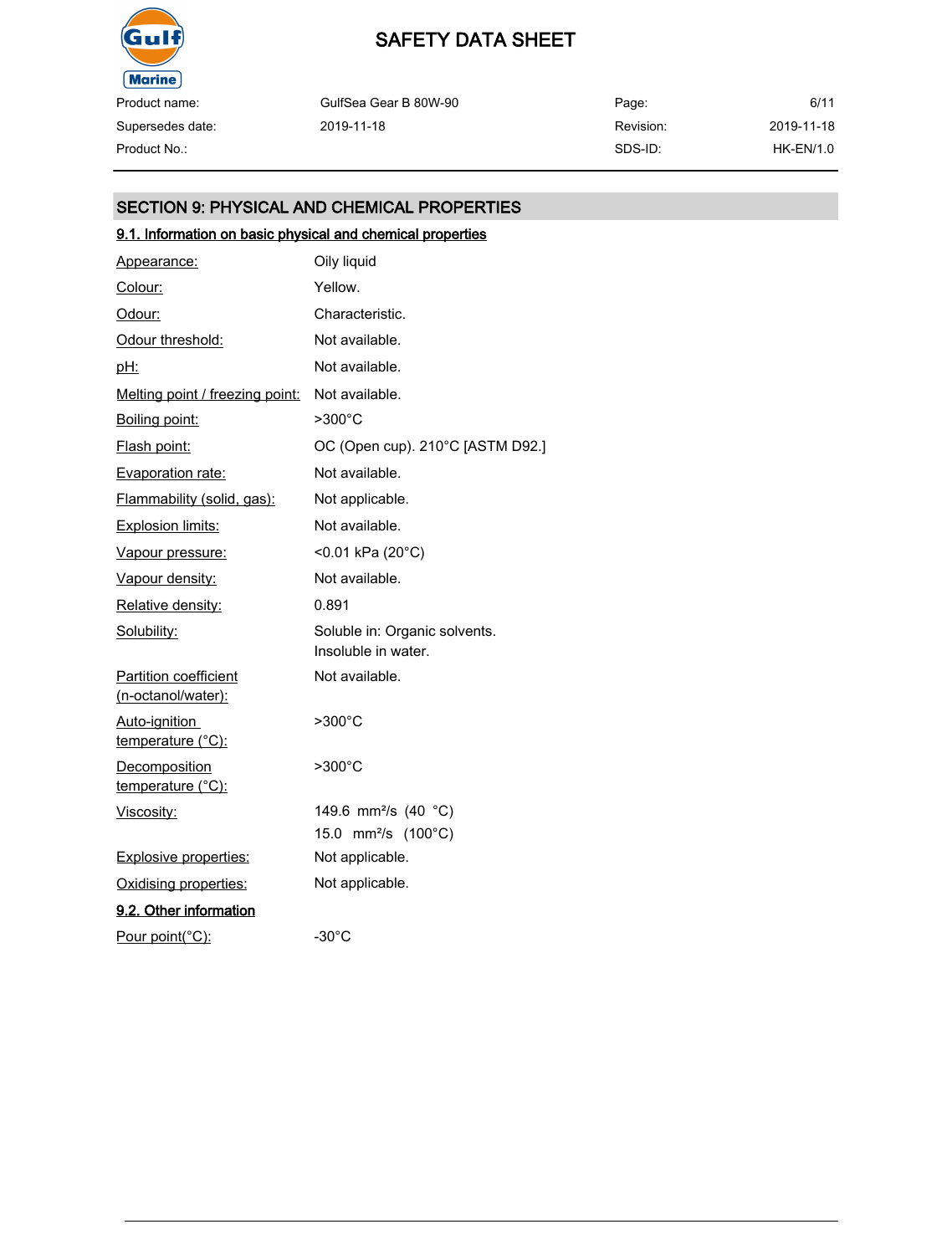

## SAFETY DATA SHEET

| Product name:    | GulfSea Gear B 80W-90 | Page:     | 7/11             |
|------------------|-----------------------|-----------|------------------|
| Supersedes date: | 2019-11-18            | Revision: | 2019-11-18       |
| Product No.:     |                       | SDS-ID:   | <b>HK-EN/1.0</b> |

## SECTION 10: STABILITY AND REACTIVITY 10.1. Reactivity Reactivity: Not reactive. 10.2. Chemical stability Stability: Stable under normal temperature conditions. 10.3. Possibility of hazardous reactions Hazardous reactions: None under normal conditions. 10.4. Conditions to avoid Conditions/materials to avoid: Heat, sparks, flames. 10.5. Incompatible materials Incompatible materials: Strong oxidizing substances. 10.6. Hazardous decomposition products Hazardous decomposition products: Hazardous polymerisation will not occur.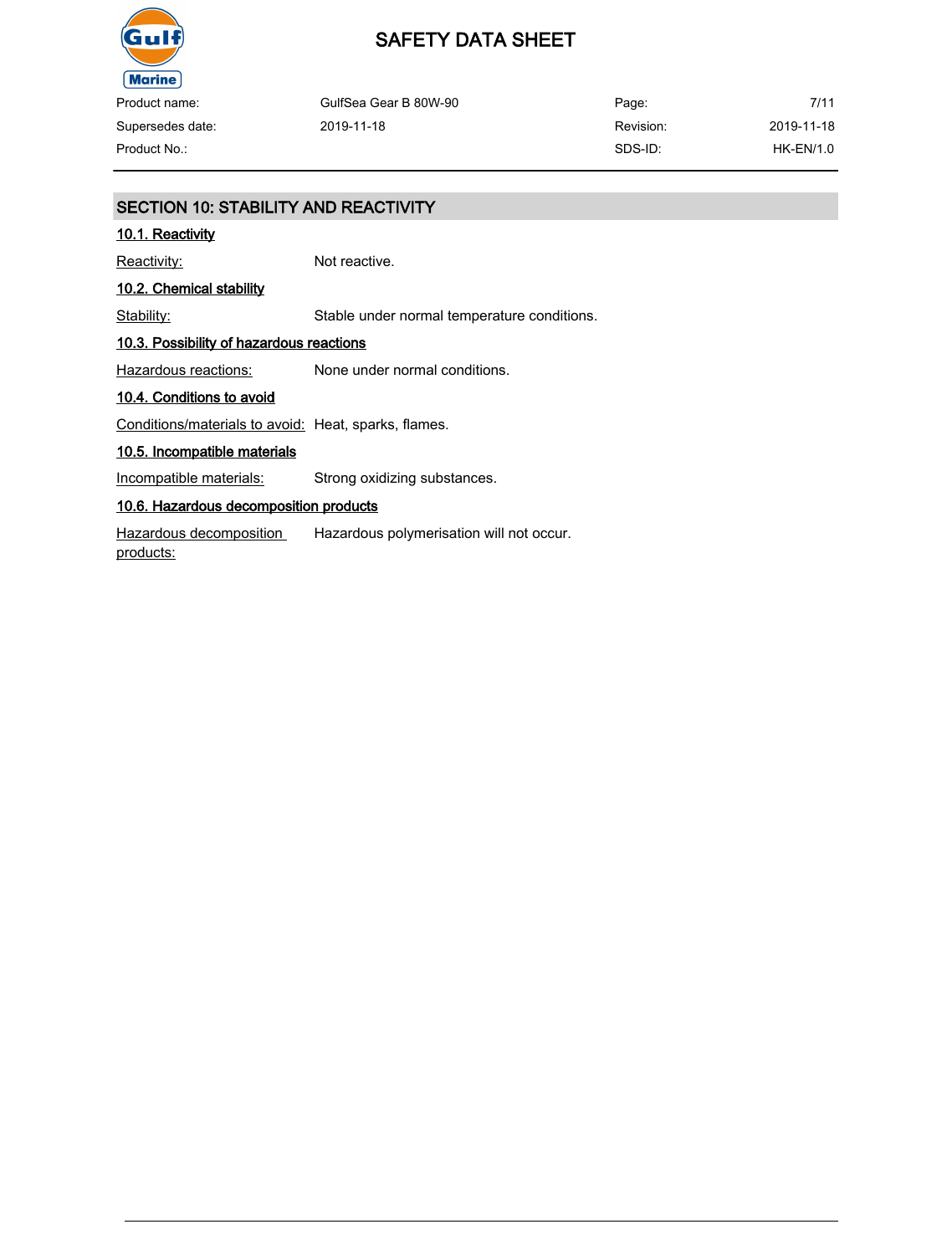

| Product name:    | GulfSea Gear B 80W-90 | Page:     | 8/11        |
|------------------|-----------------------|-----------|-------------|
| Supersedes date: | 2019-11-18            | Revision: | 2019-11-18  |
| Product No.:     |                       | SDS-ID:   | $HK-EN/1.0$ |

### SECTION 11: TOXICOLOGICAL INFORMATION

| 11.1. Information on toxicological effects |                                                                                                                                                                                                                                                                                                                                      |  |  |
|--------------------------------------------|--------------------------------------------------------------------------------------------------------------------------------------------------------------------------------------------------------------------------------------------------------------------------------------------------------------------------------------|--|--|
| Inhalation:                                | Inhalation of oil mist or vapours formed during heating of the product may irritate<br>the respiratory system and provoke throat irritation and coughing.                                                                                                                                                                            |  |  |
| Skin contact:                              | Prolonged or repeated contact with used oil may cause serious skin diseases,<br>such as dermatitis.                                                                                                                                                                                                                                  |  |  |
| Eye contact:                               | May cause temporary eye irritation.                                                                                                                                                                                                                                                                                                  |  |  |
| Ingestion:                                 | Low order of acute toxicity, but aspiration following ingestion and vomiting may<br>cause severe and potentially fatal chemical pneumonitis.                                                                                                                                                                                         |  |  |
| Specific effects:                          | Used oil may contain harmful contaminants.                                                                                                                                                                                                                                                                                           |  |  |
| Toxicological data:                        | Distillates (petroleum), solvent-dewaxed heavy paraffinic; Baseoil-unspecified                                                                                                                                                                                                                                                       |  |  |
|                                            | Acute toxicity:<br>LC50 (inhalation, rat, 4h): 5.53 mg/l<br>LD50 (dermal, rabbit): >5000 mg/kg<br>LD50 (oral, rat): >5000 mg/kg                                                                                                                                                                                                      |  |  |
|                                            | Skin Corrosion/Irritation:<br>Erythema\eschar score: 0.17, Rabbit, Duration: 72 hours, Observation: 7 days<br>Oedema score: 0, Rabbit, Duration: 72 hours, Observation: 7 days<br>Iritis score: 0, Rabbit, Duration: 48 hours, Observation: 72 hours<br>Conjunctivitis score: 0.33 Rabbit, Duration: 48 hours, Observation: 72 hours |  |  |
|                                            | Skin sensitisation: Not a skin sensitiser (guinea pig).                                                                                                                                                                                                                                                                              |  |  |
|                                            | Mutagenicity: Negative.                                                                                                                                                                                                                                                                                                              |  |  |
|                                            | Carcinogenicity: Negative.                                                                                                                                                                                                                                                                                                           |  |  |
|                                            | Reproductive Toxicity: Negative.                                                                                                                                                                                                                                                                                                     |  |  |
|                                            | Teratogenicity: Negative.                                                                                                                                                                                                                                                                                                            |  |  |
|                                            | STOT - Single exposure:, Not available.                                                                                                                                                                                                                                                                                              |  |  |
|                                            | STOT - Repeated exposure:, Not available.                                                                                                                                                                                                                                                                                            |  |  |
|                                            | Aspiration hazard: Not available.                                                                                                                                                                                                                                                                                                    |  |  |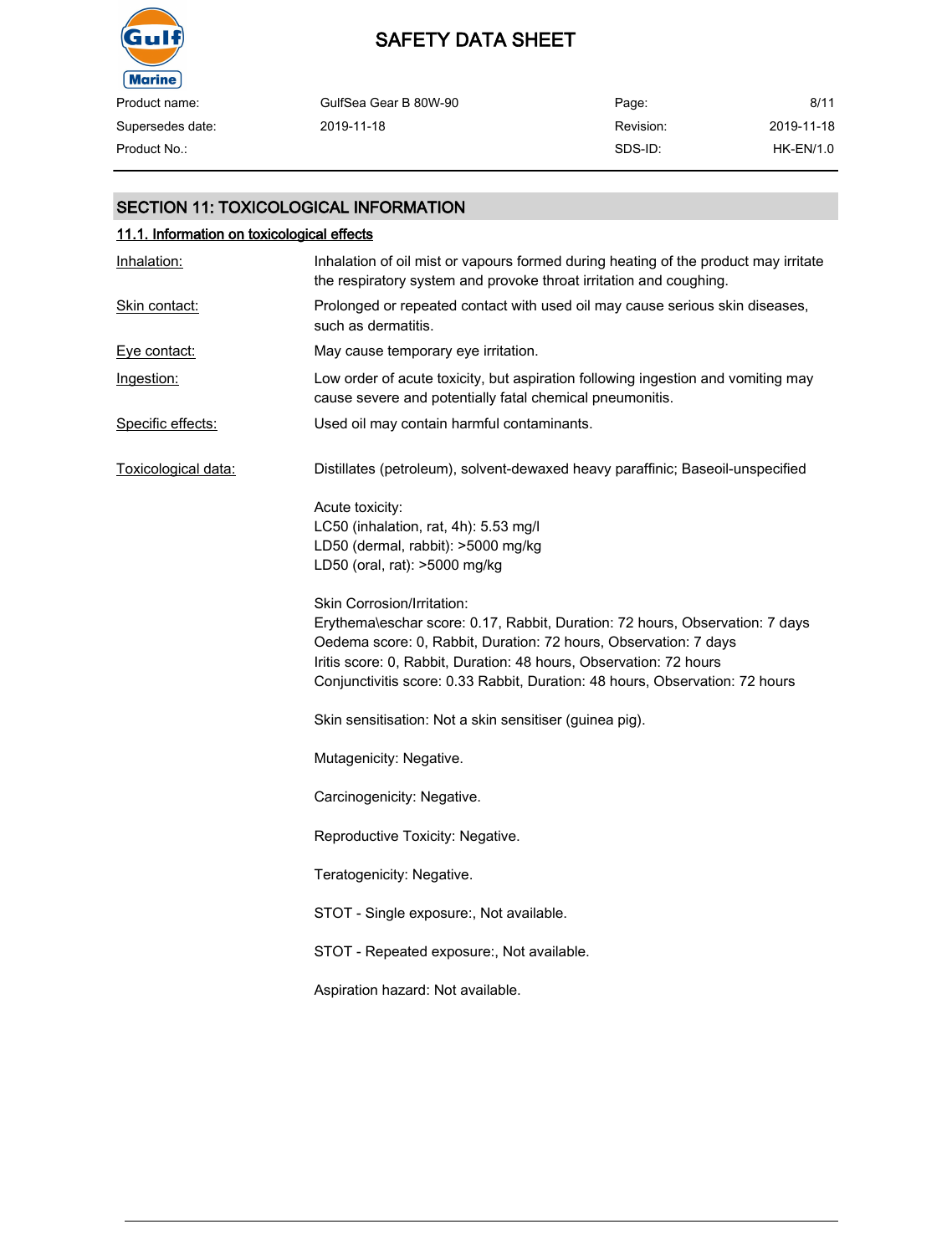

| Product name:    | GulfSea Gear B 80W-90 | Page:     | 9/11       |
|------------------|-----------------------|-----------|------------|
| Supersedes date: | 2019-11-18            | Revision: | 2019-11-18 |
| Product No.:     |                       | SDS-ID:   | HK-EN/1.0  |

## SECTION 12: ECOLOGICAL INFORMATION 12.1. Toxicity Ecotoxicity: Not harmful to aquatic organisms. Expected LC/EC50 value > 100 mg/l Test data from the supplier of the additive package indicates no environmental hazards with respect to classification. 12.2. Persistence and degradability Degradability: Potentially degradable, but will persist in the environment for long periods. 12.3. Bioaccumulative potential Bioaccumulative potential: LogPow: >3 12.4. Mobility in soil Mobility: Spillages may penetrate the soil causing ground water contamination. 12.5. Results of PBT and vPvB assessment PBT/vPvB: This product does not contain any PBT or vPvB substances. 12.6. Other adverse effects Other adverse effects: Not known. SECTION 13: DISPOSAL CONSIDERATIONS

#### 13.1. Waste treatment methods

Waste is classified as hazardous waste. Dispose of waste and residues in accordance with local authority requirements.

Contaminated packaging: Disposal through approved facilities is recommended.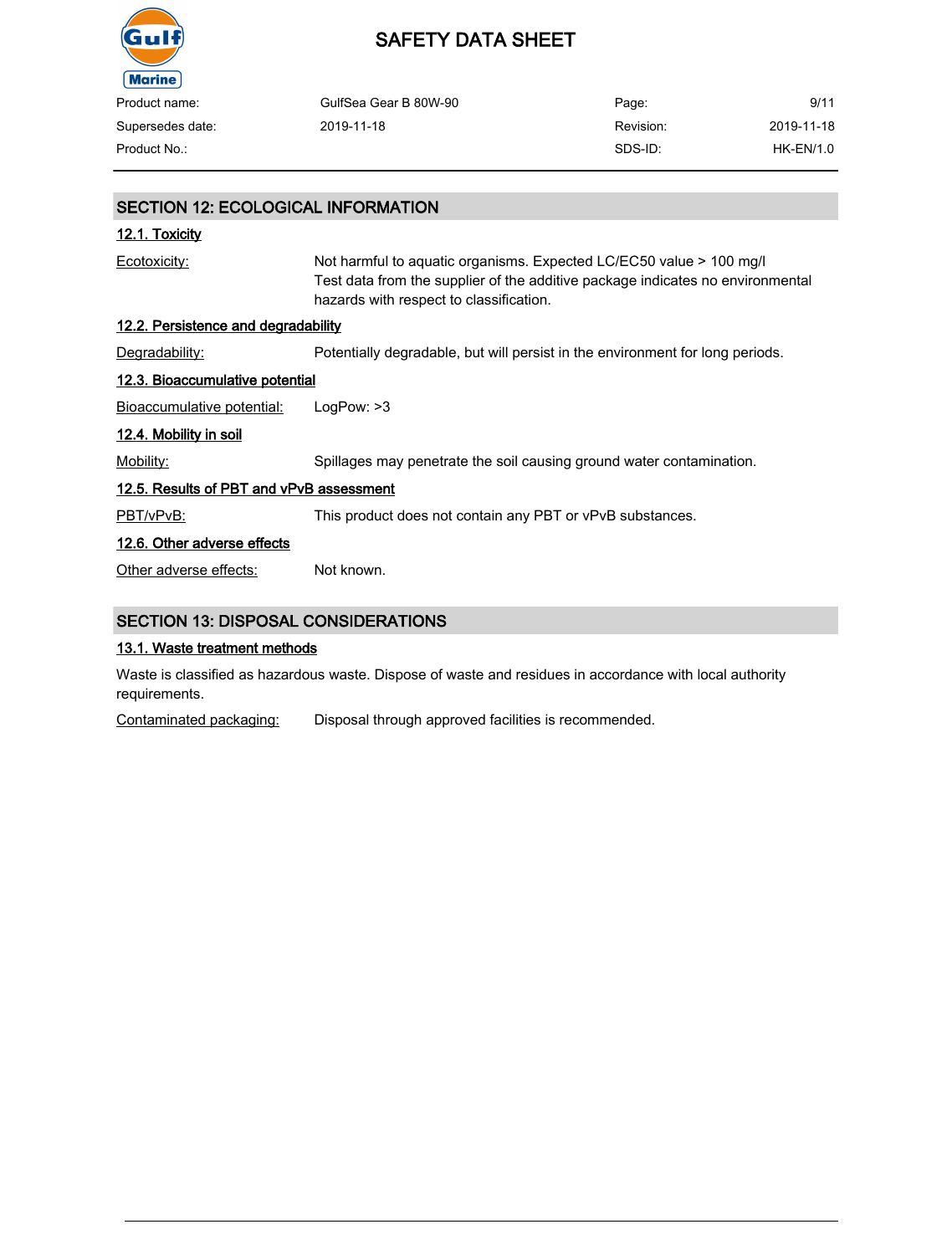

| Product name:    | GulfSea Gear B 80W-90 | Page:     | 10/11      |
|------------------|-----------------------|-----------|------------|
| Supersedes date: | 2019-11-18            | Revision: | 2019-11-18 |
| Product No.:     |                       | SDS-ID:   | HK-EN/1.0  |

### SECTION 14: TRANSPORT INFORMATION

The product is not covered by international regulation on the transport of dangerous goods (IMDG, IATA, ADR/RID).

### 14.1. UN number

UN-No: Not regulated.

## 14.2. UN proper shipping name

Proper Shipping Name: Not regulated.

### 14.3. Transport hazard class(es)

Class: Not regulated.

### 14.4. Packing group

PG: Not regulated.

#### 14.5. Environmental hazards

Marine pollutant: Not regulated.

Environmentally Hazardous Substance: Not regulated.

### 14.6. Special precautions for user

Special precautions: Not regulated.

### 14.7. Transport in bulk according to Annex II of MARPOL 73/78 and the IBC Code

Transport in bulk: Not regulated.

### SECTION 15: REGULATORY INFORMATION

### 15.1. Safety, health and environmental regulations/legislation specific for the substance or mixture

National regulation: Singapore Standard SS 586: Part 2 : 2014; Globally harmonised system of classification and labelling of chemicals - Singapore's adaptations. Singapore Standard SS 586: Part 3 : 2014; Preparation of safety data sheets (SDS). Guidelines on prevention and control of chemical hazard.